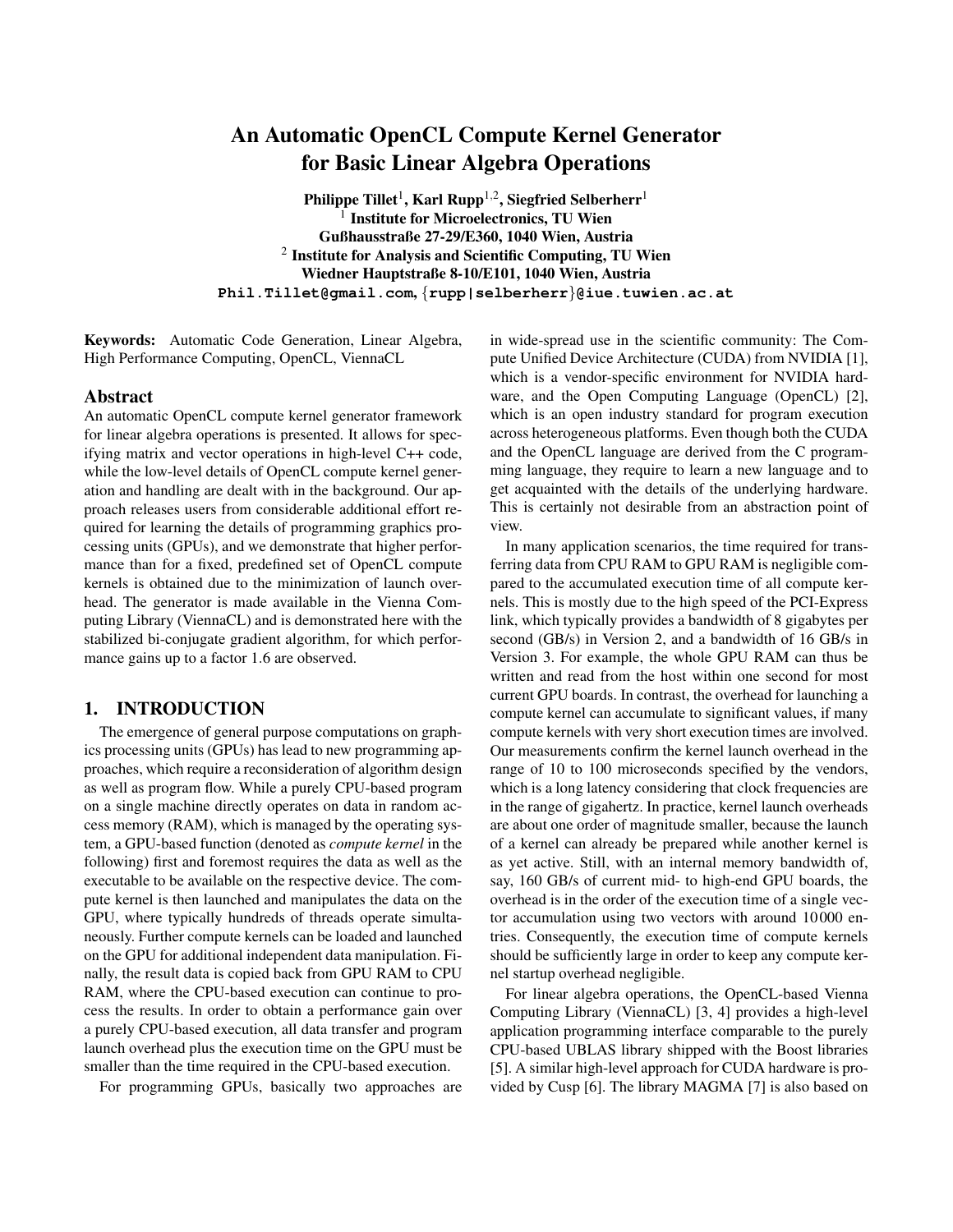CUDA and aims at providing fast BLAS routines for dense matrices using multi-core CPUs and NVIDIA GPUs.

Unlike purely CPU-based BLAS implementations, where function calls have negligible costs, the overhead of OpenCL compute kernel launches becomes significant for most vector operations defined at BLAS Level 1, and for operations on BLAS Level 2, if the operands are of small dimensionality. For example, the assignment  $x \leftarrow a+b+c$  for vectors **x**, **a**, **b** and c can be computed in principle by the use of a single loop. Using BLAS Level 1 routines, three calls of e.g. the  $*$ AXPY subroutine are required, each looping over all elements of the operands. Similarly, ViennaCL requires the same number of compute kernel launches and may, depending on how the user writes the code, even create a temporary object, which is even more detrimental to performance than it is on CPU-based programs. As a remedy, the user could provide a custom compute kernel for the vector addition example, but this is not desirable from a usability point of view.

In this work we present an OpenCL compute kernel source generator for linear algebra operations defined at BLAS Level 1 and Level 2. Level 3 is not considered, because kernel launch overhead is negligible, when compared to execution times obtained already at small dimensions [8]. Our generator is based on a C++ domain specific embedded language for the generation of OpenCL kernels defined by high-level specifications provided by the user. Any kernel launch overhead for simple operations such as  $x \leftarrow a+b+c$  is removed to the highest extent possible. The generator is presented in Sec. 2. and the benchmark results in Sec. 3. clearly show the efficiency of the generator at small to moderate problem sizes. An outlook to further applications is given and a conclusion is drawn in Sec. 4.

# 2. THE GENERATOR

Before going into the details of the generator, a glimpse of the operator overloads in ViennaCL is given. In order to instantiate three vectors in GPU RAM, to add two of them and to store the result in the third vector, it is sufficient to write

```
1 viennacl::vector<double> x, y, z;
2 /* Fill vectors with data here */
3 \mid x = y + z;
```
Consequently, computations on the GPU can be carried out at a level of convenience comparable to purely CPU-based libraries such as Boost.UBLAS. Internally, operators are overloaded using so-called expression templates [9], by which the arithmetic expression on the right hand side is transformed into an expression tree at compile time. The benefit of such an approach is the possibility to minimize the demand of temporary objects, while the price to pay is increased compilation time, if expression templates and other metaprogramming techniques are used excessively. Due to the fixed set of OpenCL kernels shipped with ViennaCL, the expression tree is only generated up to the complexity covered by the OpenCL kernels. If the vector expression is more complicated, temporaries are introduced.

In the context of the generator, the expression template technique is used to encode the full calculation specification. Instead of actually performing the calculation, the respective OpenCL kernel is generated at runtime, which can then be used to launch the kernel with appropriate arguments. Similar functionality could in principle be achieved by pure runtime programming techniques, yet the functional flavor of template metaprogramming simplifies evaluations and manipulations of the expression trees significantly.

For the specification of the kernel operations, separate classes are provided for representing vector arguments:

```
1 symbolic_vector<double, 0> symb_x;
2 symbolic_vector<double, 1> symb_y;
3 symbolic_vector<double, 2> symb_z;
```
The objects symb\_x, symb\_y, symb\_z refer to the first three vector operands with double-precision floating point entries of the resulting OpenCL compute kernel. Arithmetic operators for the symbolic\_vector are then overloaded as usual in the expression template setting. Binary operators are encoded by the compound\_node<LHS, OP, RHS> class, which takes the type of the left hand side operand as the first template argument, the operation encoded by a suitable tag as the second argument, and the type of the right hand side operand is the third template argument. For example, the type of the statement  $symb_y + symb_z$  evaluates to

```
1 compound_node< symbolic_vector<double,1>,
<sup>2</sup> add_type,
3 symbolic_vector<double,2> >
```
where add\_type is a tag class referring to the addition operation. The resulting nested type hierarchy of the statement symb\_ $x =$  symb\_ $y +$  symb\_z is depicted in Fig. 1.

In order to create an OpenCL kernel from the expression tree, the nested types are unwrapped recursively. The OpenCL kernel name is deduced by a textual representation of the encoded operation, which is obtained from a recursive iteration over all nodes in the tree. For  $symb_x = symb_y + symb_z$ , the resulting kernel name is vec0\_eq\_vec1\_plus\_vec2. The second step is to deduce the function arguments, for which purpose all leaf nodes (i.e. all operands) of the expression tree are collected in a typelist [10] consisting of distinct types only. Each of the symbolic\_vector classes then leads to one kernel argument referring to the OpenCL memory buffer of the vector and to an integer kernel argument referring to the number of entries of the vector. The generated function head for the vector addition thus is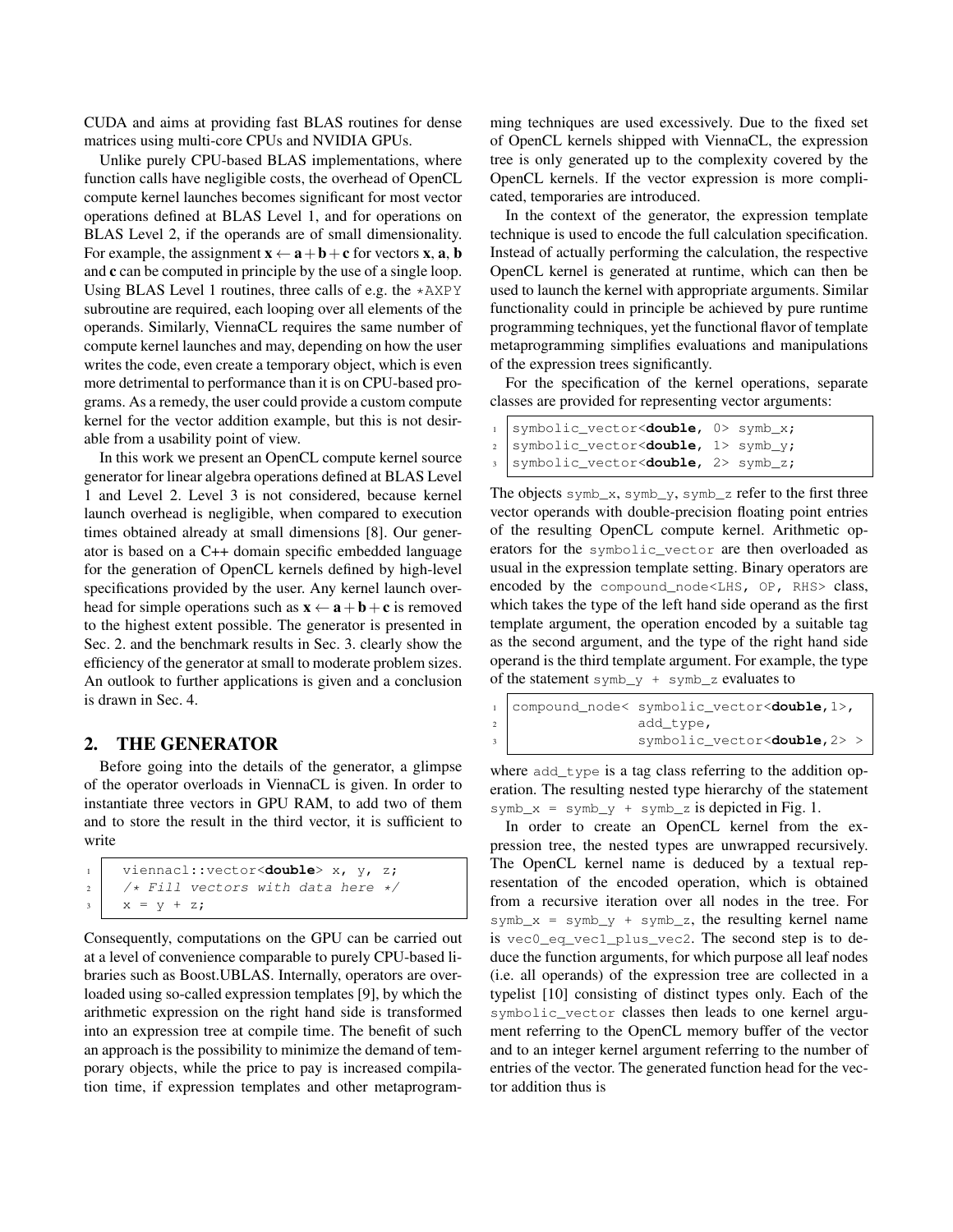

Figure 1. Expression tree for the calculation specification  $symbol_x =$  symb\_y + symb\_z.

```
1 __kernel void vec0_eq_vec1_plus_vec2(
2 __global double* vec0, uint size_vec0,
3 __global double* vec1, uint size_vec1,
4 __global double* vec2, uint size_vec2
5 )
```
In a similar manner, the kernel arguments for symbolic scalars and matrices are determined: A scalar leads to one argument, which is passed by value, if it originates from CPU RAM, or a pointer if passed from GPU RAM. A matrix leads to five arguments, namely a pointer to its first element, two arguments for the number of rows including possible alignment of the internal memory buffer to powers of two, and analogously two arguments for the number of columns.

In the OpenCL kernel body the worker threads are distributed over all entries in the result vector. Then, the expression tree is unwrapped and the code in the function body is generated. Overall, the resulting code in the OpenCL kernel body is

```
1 \mid \{2 \mid for ( uint k = get_global_id(0);
\vert x \vert < \text{size\_vec1};
4 k += get_global_size (0) )
5 \mid \{ \text{vec1} [k] = \text{vec2} [k] + \text{vec3} [k]; \}6 }
```
Now as the kernel generation in the background is completed, we can now turn to the discussion of the user interface. The purpose of the kernel is to be launched for one or several sets of function arguments, hence it takes the role of a function object (functor). Consequently, the user interface is designed as follows: The symbolic expression is provided as constructor argument to the class custom operation:

```
_1 symbolic_vector <double, 0> symb_x;
2 \mid symbolic_vector <double, 1 > symb_y;
3 \mid symbolic_vector <double, 2> symb_z;
4
5 \vert custom operation
6 \mid my\_op(symb_x = symb_y + symb_z);
```
This triggers the kernel source code generation and compilation within the OpenCL just-in-time compiler while my\_op is created. The kernel is executed by passing the kernel arguments to the parentheses-operator:

```
// Execute for vectors x, y, z:
2 \mid viennacl :: ocl :: enqueue (my_op(x, y, z));
```
Here, x, y and z refer to the plain viennacl :: vector  $\langle \rangle$  objects introduced in the beginning of this section. The three vectors are internally mapped to two OpenCL kernel arguments each, namely the OpenCL memory handle and the vector size. The enqueue() function adds the operation to an OpenCL command queue. In the above case no queue is specified, hence the default queue is used.

The basic example of vector addition has been used to demonstrate the main steps during the OpenCL kernel generation process. Arbitrary additions, subtractions, and multiplications of vectors by scalars can be tackled in the same way. However, additional complications arise as soon as dotproducts and matrix-vector multiplications are included. Consider a slight modification of the previous vector addition example, where here and in the following we do not distinguish between a symbolic specification, or an actual computation statement:

```
x = \text{inner\_prod}( y, z) * (y + z);
```
Due to the inherent serial nature of the inner product, it is for large vectors most efficient to split it into several chunks  $\mathbf{x}_i$  and  $\mathbf{z}_i$ ,  $i = 1, \ldots, N$ , where *N* denotes the number of work groups and is typically a small power of two, e.g. 32. Each chunk is computed using parallel reduction inside a work group and the intermediate results of each work group are summed in a second kernel to obtain the final result. Therefore, the resulting expression tree is first scanned for operations which need to be carried out in one or more separate kernels prior to the final assignment. It is important to mention that our generator is able to fuse the final summation from the inner product into the next kernel. More precisely, instead of three kernels for the operations:

- In work groups *i*, compute inner-prod  $(y_i, z_i)$ ,  $i =$ 1,...,*N*. Store the result in a temporary array t.
- Sum up the entries in t to obtain the final result alpha of  $inner_{\text{prod}}(y, z)$ .
- Compute  $x = alpha * (y+z)$ .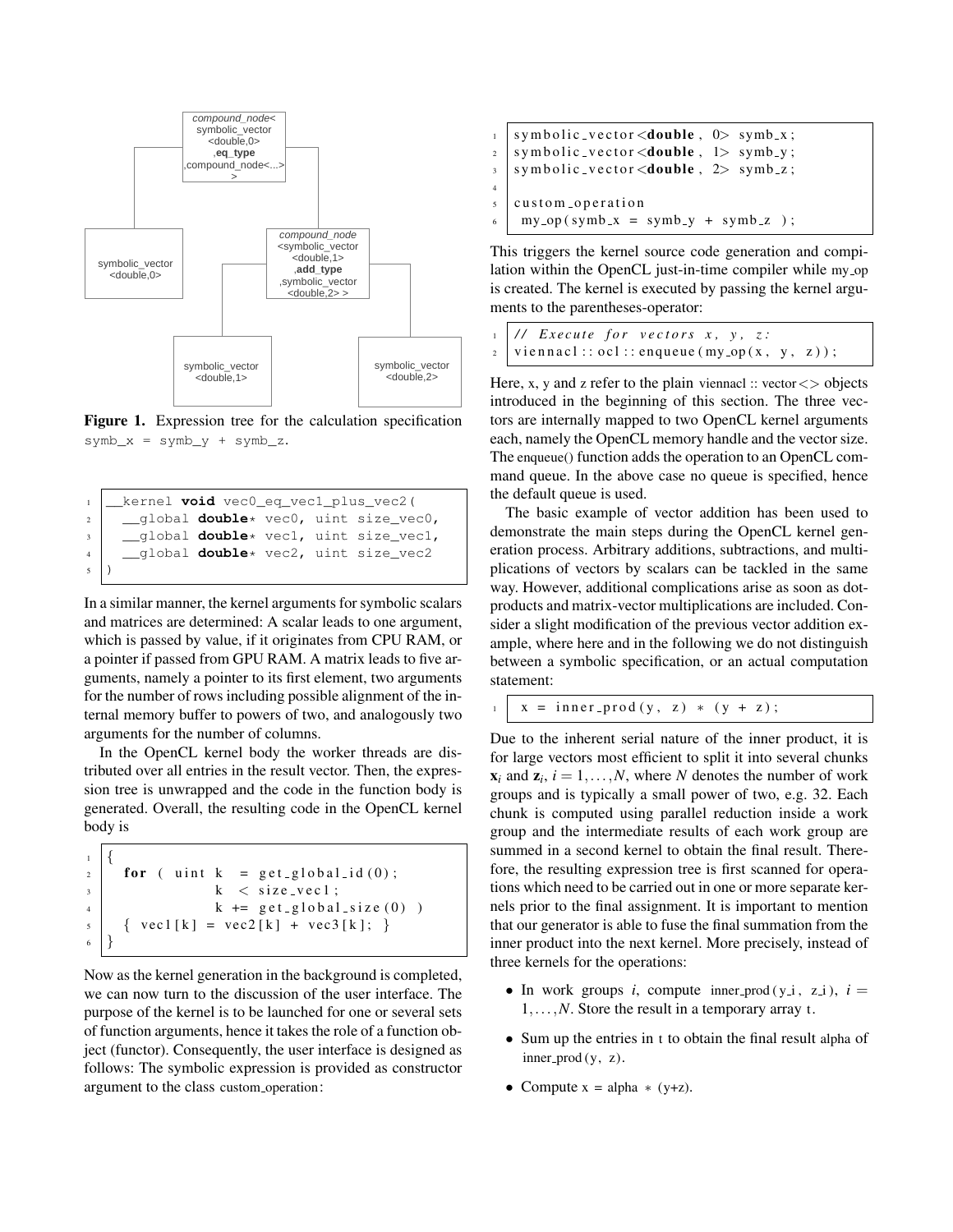Our kernel generator fuses the second and the third kernel in order to avoid any kernel launch overhead resulting from the quite simple second kernel.

We proceed with an operation involving a dense matrix *A*, and now consider the slightly more complicated operation:

$$
x = y - alpha * (prod(A, y) - z)
$$

Here, prod() denotes the matrix-vector product. The straightforward approach to the computation of this expression using BLAS functionality is the computation of a temporary vector  $t = \text{prod}(A, y) - z$ , and then to compute  $z = y - \text{alpha} * t$ . However, as already mentioned, temporary objects on the GPU should be avoided whenever possible. In order to generate efficient kernels for the above operation, our generator decomposes the initial operation into an equivalent set of elementary tokens. In the above example two tokens are obtained which refer to the operations

| $x = y + alpha * z$                 |
|-------------------------------------|
| $\alpha$   x -= alpha * prod (A, y) |

Note that no temporary vector is required in this case. The code for the kernel body is then generated by processing the tokens in the semantically correct order.

The first step of the tokenization process is to expand the encoded expression into tokens which are connected either by addition or subtraction. For vectors or matrices  $x, y$ , and a scalar value  $\alpha$ , every sub-tree corresponding to an operation of the form  $\alpha * (x + y)$  (resp.  $(x + y) * \alpha$ ) is transformed to  $\alpha * x + \alpha * y$  (resp.  $x * \alpha + y * \alpha$ ). This results in two tokens  $\alpha * x$  and  $\alpha * y$ . In summary, the recursive expansion of the expression tree is accomplished by the following algorithm:

| <b>Procedure 1</b> Expand(): Expansion of an expression tree                        |  |  |
|-------------------------------------------------------------------------------------|--|--|
| <b>Input:</b> compound_node $\lt L$ , OP, R $>$                                     |  |  |
| <b>Output:</b> compound_node $\lt L$ _out, OP_out, R_out $>$                        |  |  |
| OP MULT=scalar mult                                                                 |  |  |
| if IsScalMul(OP) and IsAddOrSub $(R)$ then                                          |  |  |
| $L$ -out=Expand(compound_node <l, op_mult,="" r::l="">)</l,>                        |  |  |
| $OP$ out= $R:OP$                                                                    |  |  |
| $R_$ -out=Expand(compound_node <l, <math="" op_mult,="">R::R&gt;)</l,>              |  |  |
| else if IsScalMul(OP) and IsAddOrSub(L) then                                        |  |  |
| L_out=Expand(compound_node <l::l, op_mult,="" r="">)</l::l,>                        |  |  |
| $OP$ out= $L:OP$                                                                    |  |  |
| $R_$ -out=Expand(compound_node <l::<math>R, OP_MULT, <math>R</math>&gt;)</l::<math> |  |  |
| else                                                                                |  |  |
| $L$ -out = $Expand(L)$                                                              |  |  |
| $OP_$ -out = $OP$                                                                   |  |  |
| $R_$ -out = $Expand(R)$                                                             |  |  |
| end if                                                                              |  |  |

Here, scalar\_mult refers to multiplication by a scalar, :: L and :: R refer to the left and right hand side operands of the expression, :: OP refers to the operator token, IsScalMul () is true , if the supplied operator refers to multiplication by a scalar, and IsAddOrSub() returns true , if the supplied expression is a addition or subtraction.

After the expansion procedure, the expression tree is transformed into a sequence of tokens using typelists [10], for which correct signs must be preserved. For example, the expression  $x-(y-z)$  becomes  $x-y+z$ , while  $(x-y)-z$  does not require sign changes. The resulting list of tokens is then scanned for dependencies among the tokens. If there are no dependencies, such as in the first example  $x = y + z$ , the list of tokens directly leads to the body of the for-loop over all entries in the result vector or matrix. Inner products are always computed in a separate kernel, while matrix-vector products only lead to a temporary object, if one of the operands depends on the left hand side of the assignment statement.

Another frequent requirement for linear algebra algorithms are element-wise modifications. This requirement is addressed by our generator using the meta-object elementwise\_modifier. In order to release the user from some implementation details required for setting up the meta-object by hand, a convenience macro is provided. For instance, an elementwise modifier *F* for modifying all entries  $x_i$  of a scalar, vector or matrix to  $1/(1 + x_i)$  can be declared as follows:

```
VIENNACL EW MODIFIER (F, "1/(1+X)")
```
It is also possible to combine elementwise\_modifiers with each other.

A schematic of the final generator is given in Fig. 2. It should be emphasized that basically all complexity is hidden from the user, only the mnemonic specification of the kernel action at a high level of abstraction is required.



Figure 2. General execution model of the generator.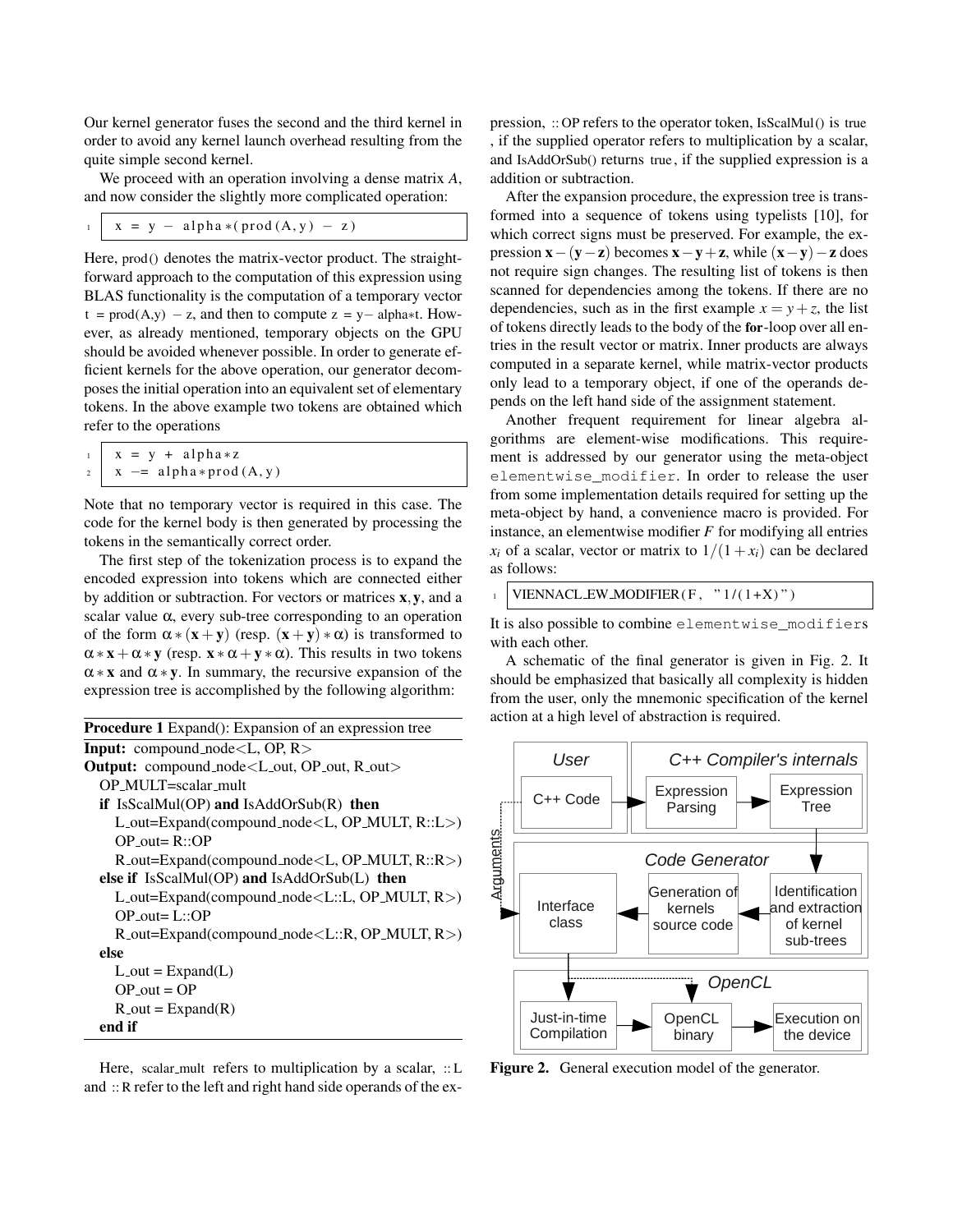# 3. EXAMPLES/RESULTS

In this section we consider a synthetic BLAS Level 1 example demonstrating the impact of kernel launch times for BLAS Level 1 functions, a BLAS Level 2 example consisting of a matrix-vector product with nested vector operations, and the application of our generator to the iterative solver BiCGStab. The benchmarks are carried out in single precision on a Linux machine equipped with an NVIDIA Geforce GTX 470, driver version 285.05.09. We present execution times rather than the typically employed Gigaflops, because the kernel launch overhead cannot be suitably reflected in the latter.

The BLAS Level 1 example we consider in our first test case is

$$
\mathbf{x} + \mathbf{y} = (\alpha + \beta) * \mathbf{x} - (\mathbf{y} - F(G(\mathbf{z})))
$$

where the element-wise modifiers *F* and *G* are given by  $(F(\mathbf{x}))_i = (1 + x_i)^{-1}$  and  $(G(\mathbf{x}))_i = x_i^2$ . Note that **x**, **y** and z can either be all vectors, or all matrices. The required C++ code is:

```
1 / / The e l e m e n t w i s e m o d i f i e r s
2 | VIENNACL_EW_MODIFIER(F, "1/(1+X)")
3 VIENNACL EW MODIFIER (G, "X∗X" )
4
5 // Instantiation of the symbolic variables
6 \mid s y m b o li c _ v e c t o r <Numeric T , 0 > sX;
   gpu-symbolic\_scalar <NumericT,1> sAlpha;
   gpu_s y mbolic_s calar < NumericT, 2> sBeta;9 \mid s y m b o li c _v e c t o r <Numeric T, 3 > sY;
_{10} symbolic_vector <NumericT, 4> sZ;
11
12 // Creation of the custom operation
13 custom operation example
14 ( sX += ( sAlpha + sBeta) *sX
- (sY – F(G(sZ))));
16
17 // Execution of the custom operation
_{18} enqueue (example (x, alpha, beta, y, z));
```
NumericT denotes the underlying floating point type (float or double).

Benchmark results are depicted in Fig.3. An implementation using three BLAS Level 1 calls and one separate kernel for the element-wise modification is taken as reference. Since the operation is memory bandwidth limited, the reference implementation using four kernels requires four times the execution time than the single kernel generated by our kernel generator. Execution times start to saturate for vectors below a size of about 100.000, and a kernel launch overhead of about 30 microseconds is identified.

As our second example, we consider the operation

$$
\mathbf{x} = \mathbf{A} \times [(\mathbf{y} \cdot (\mathbf{y} + \mathbf{z}))\mathbf{y} + \mathbf{z}] ,
$$



Figure 3. Performances of the generator on BLAS Level 1.

where  $x$ ,  $y$  and  $z$  denote vectors,  $A$  is a dense matrix and the dot denotes the inner vector product. With the proposed generator it is sufficient to write the following C++ code:

// Instantiation of the symbolic variables  $2 \mid$  s y m b o li c \_ v e c t o r <Numeric T, 0 > sX;  $3 \mid$  s y m b o l i c \_m a t r i x <N umeric T , 1 > sA ;  $4 \mid$  s y m b o li c \_v e c t o r <Numeric T, 2 > sY;  $5 \mid$  symbolic\_vector <NumericT,  $3 >$  sZ; 6  $7$  // Creation of the custom operation  $\vert$  custom operation example 2  $9 \mid (sX = \text{prod}(sA, \text{inner\_prod}(sY, sY + sZ) * sY)$  $10 + sZ)$  ); 11 12 *// Execution of the custom operation*  $_{13}$  enqueue (example 2 (x, A, y, z));

Only two kernels are generated: The first is responsible for computing the inner product, while the second sums the intermediate results from the inner product calculation chunks and computes the matrix-vector product.

The benchmark results in Fig. 4 clearly show that the generator is superior for matrix sizes below  $1000 \times 1000$ . The difference of a factor of about 1.5 at a matrix size of  $100 \times 100$  can make a considerable difference in real-time scenarios. As the dimensions of A increase to higher values, the BLAS Level 2 operation becomes dominant and the savings at BLAS Level 1 become negligible.

Finally, the generator is applied to the implementation of the non-preconditioned stabilized bi-conjugate gradient algorithm (BiCGStab) [11]. The generic implementation included in ViennaCL 1.1.2 is taken as a reference, which uses BLAS Level 1 functions for the vector updates and does not create hidden temporary objects. Tests have been carried out using matrices from the discretization of the Poisson equation in two spatial dimensions using piecewise linear finite elements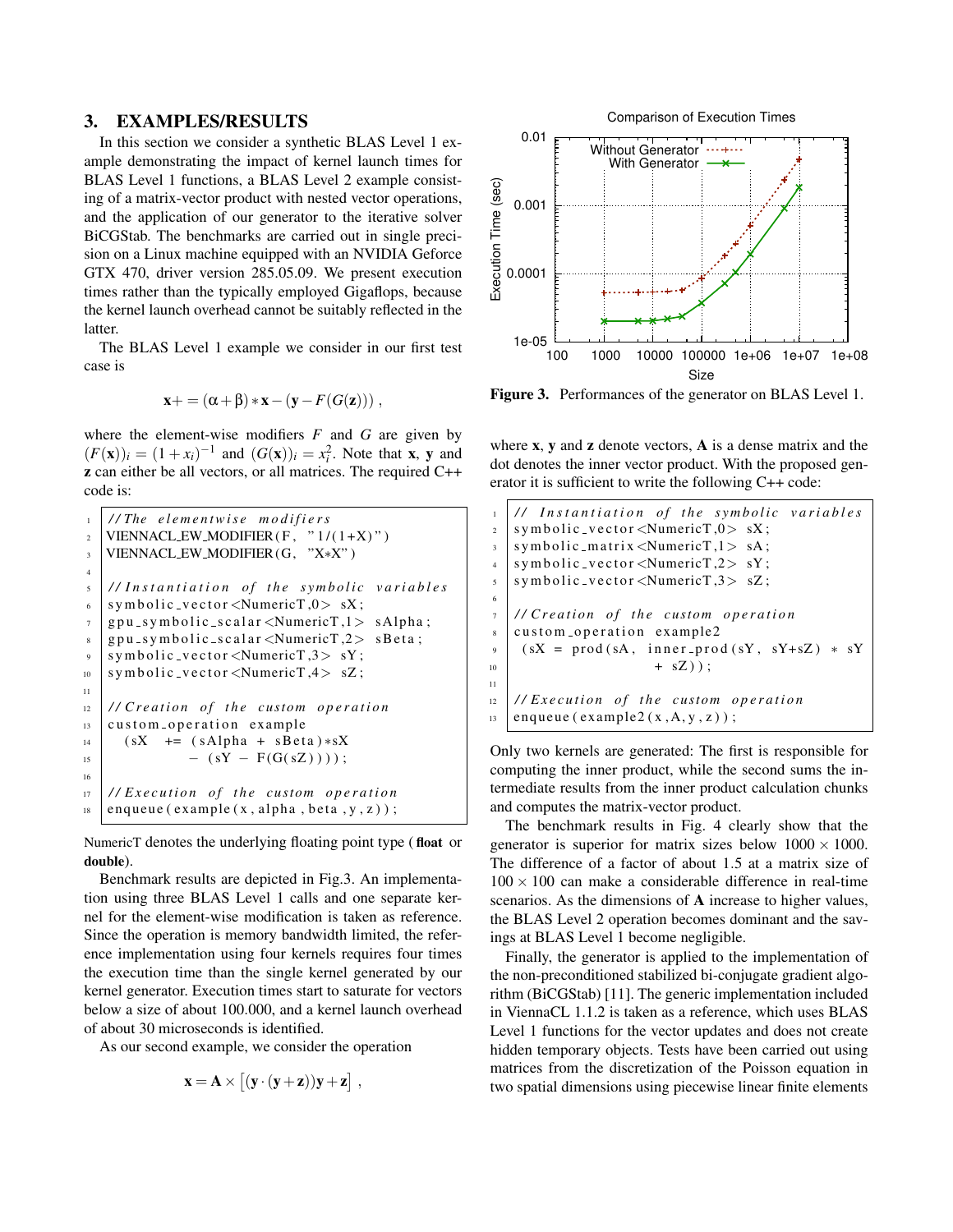

Figure 4. Performances of the generator on BLAS Level 2.

on a triangular grid. On average, there are five nonzero entries per row of the system matrix. Note that the performance of BiCGStab in terms of execution time heavily depends on the sparsity pattern of the system matrix and may thus be the limiting factor already at low matrix dimensions. The results have therefore to be taken with a grain of salt, yet they provide a realistic benchmark for many two-dimensional finite element simulations in practice.

The iteration loop of BiCGStab can be written as follows, where checks for convergence are omitted for brevity:

| <b>Procedure 2 BiCGStab loop</b>                                                                        |  |  |
|---------------------------------------------------------------------------------------------------------|--|--|
| <b>Input:</b> Matrix <b>A</b> , vectors <b>b</b> , <b>r</b> , <b>p</b> , scalar $\rho_0$ , int <i>n</i> |  |  |
| <b>Output:</b> Result vector <b>x</b>                                                                   |  |  |
| 1 for $i = 1 \rightarrow n$ do                                                                          |  |  |
| 2: $\mathbf{t} = \mathbf{A} \times \mathbf{p}$                                                          |  |  |
| 3: $\alpha = \rho_{i-1}/(\mathbf{t} \cdot \mathbf{b})$                                                  |  |  |
| 4: $s = r - \alpha t$                                                                                   |  |  |
| 5: $\mathbf{v} = \mathbf{A} \times \mathbf{s}$                                                          |  |  |
| $\omega = (\mathbf{v} \cdot \mathbf{s})/(\mathbf{v} \cdot \mathbf{v})$<br>6:                            |  |  |
| $x = x + \alpha p + \omega s$<br>7:                                                                     |  |  |
| 8:<br>$\mathbf{r} = \mathbf{s} - \mathbf{\omega}v$                                                      |  |  |
| 9: $\rho_i = \mathbf{r} \cdot \mathbf{b}$                                                               |  |  |
| $\beta = \frac{\rho_i}{\rho_{i-1}} \frac{\alpha}{\omega}$<br>10:                                        |  |  |
| $\mathbf{p} = \mathbf{r} + \beta * (\mathbf{p} - \mathbf{\omega} * \mathbf{t})$<br>11:                  |  |  |
| $12:$ end for                                                                                           |  |  |

Since sparse matrix-vector products are not included in the generator, we apply the generator to the vector operations only. One custom operation was applied to each of the Lines on 3, 4, 6, 7, 9 and 11, with Line 8 reusing the kernel from Line 4. The simple operation in Line 10 is evaluated on the CPU after the convergence check.

In Fig. 5 one can clearly see that in our test case BiCGStab is limited by OpenCL kernel launch overheads up to systems



Figure 5. Execution time for a single BiCGStab iteration.

of about 100 000 unknowns. A performance gain of up to 40 percent is obtained with our kernel generator for smaller matrices. We expect that similar results hold true for other Krylov methods such as the conjugate gradient algorithm or the generalized minimal residual method [12].

### 4. OUTLOOK AND CONCLUSION

The new C++11 standard provides additional support for metaprogramming, which gives additional convenience to the user. Most notably, the auto-keyword hides the template hierarchy from the user:

 $auto op1 = inner_prob(sX + sZ, sX - sZ);$  $2 \mid \text{auto op2 = inner\_prod(sY + sZ, sY - sZ)};$  $3$  custom operation example  $4 \mid (sX = (op1 + op2) *sY)$  $en queue ( example ( x , y , z ) )$ 

Apart from higher convenience, the generator could also be extended for multiple assignment statements. Consider the plane rotation as defined at BLAS Level 1

$$
\left(\begin{array}{c}x\\y\end{array}\right)=\left(\begin{array}{cc}\alpha&\beta\\-\beta&\alpha\end{array}\right)\left(\begin{array}{c}x\\y\end{array}\right)\;.
$$

In order to avoid a temporary vector, the OpenCL kernel has to process both vector updates at the same time. Setting for simplicity  $\alpha = \beta = 1$ , a natural extension of the existing user interface is:

 $_1$  custom operation rot  $2 \mid (sX = sX + sY,$  $sY = -sX + sY$  ;

However, severe complications arise in the case where inner products and matrix products are considered, because the handling of data dependencies becomes much more involved than for the single operation case.